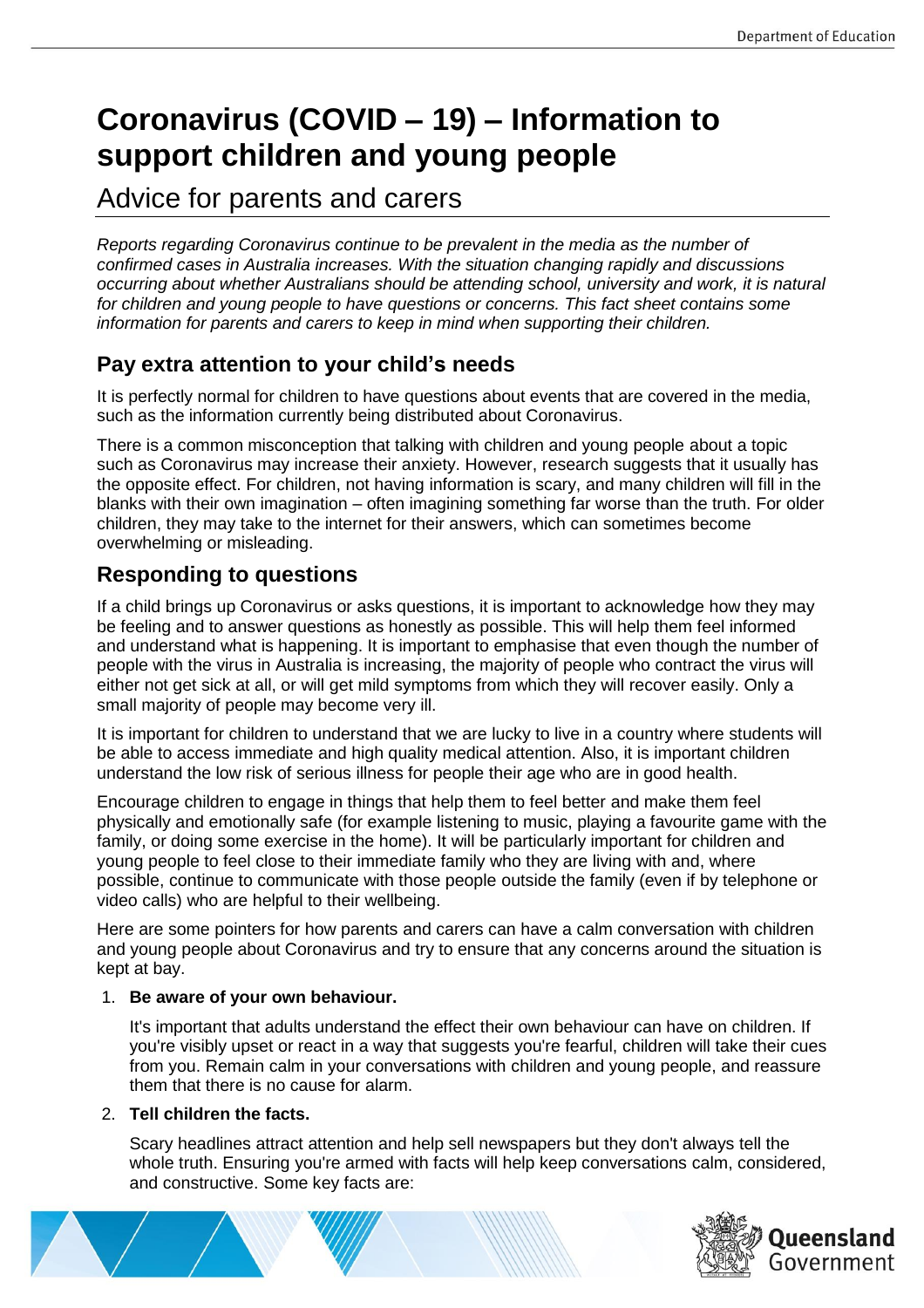- Although the number of confirmed cases of the Coronavirus in Australia is increasing, measures are being put in place to help to slow the spread of the virus.
- The majority of people who contract the Coronavirus will have no symptoms or only mild symptoms, from which they will recover easily.

Sharing this information should help reassure children that there is no immediate risk to themselves, their friends, or their family.

#### 3. **Explain what efforts are being made to contain the virus.**

Authorities are responding quickly. Travel in and out of the most affected areas has been restricted, and scientists are working to develop a vaccine. In Australia, the government is carefully monitoring and actively managing the situation. Children should be confident any confirmed cases will be treated quickly in our world class hospitals.

#### 4. **Finally, offer practical advice.**

For the time being the easiest way to reduce the risk of being affected by viruses of any sort (including the common cold) is to cover your nose and mouth when you cough or sneeze (coughing into your elbow is a useful strategy), keep hands clean by washing them regularly with soap and water or an alcohol-based rub, and avoid touching the eyes, nose, and mouth. Where possible, crowds should be avoided and people should refrain from close physical contact (touching, kissing, hugging etc.) with people outside of those living in their household. If you do become unwell, advice is to stay at home and avoid contact with others outside of your immediate family. These are relatively easy habits for children to adopt, and should help them feel as though they're able to exert some control over their circumstances.

## **Communication is important**

It is important that the lines of communication with children be kept open at all times. Children and young people need to feel informed and safe, especially when they hear so much information in the media.

Discussing the Coronavirus situation openly with children will provide the opportunity to reassure them that they are safe and dispel any false information they may have heard in the media or through rumours. With the situation changing rapidly, it is important for conversations about Coronavirus to take place regularly between parents and carers and their children. This will help to minimise the anxiety that children may feel when they hear new and sometimes contradictory information or advice.

If parents and carers notice their children becoming anxious or scared due to the amount of information they are hearing about Coronavirus on the news or through social media, it may be necessary to encourage and assist them to take a break from the 24-hour news cycle and to focus on other things.

### **Available supports**

Schools make a number of staff available to provide extra support to students who may be anxious and to provide information and advice to parents and carers. If you are concerned about your child's wellbeing, you can contact their school to ask what additional support might be available.

Support is also available through a number of Queensland Government agencies and community organisations. Parents and carers can:

- call 13Health (13 43 25 84) at any time for practical medical advice and assistance
- review Queensland Health's [coronavirus webpage](https://www.qld.gov.au/health/conditions/health-alerts/coronavirus-covid-19) for the latest information and advice
- review headspace's [dedicated page about coping with stress related to Coronavirus,](https://headspace.org.au/young-people/how-to-cope-with-stress-related-to-covid-19/) or contact [headspace](https://headspace.org.au/headspace-centres/) for professional support